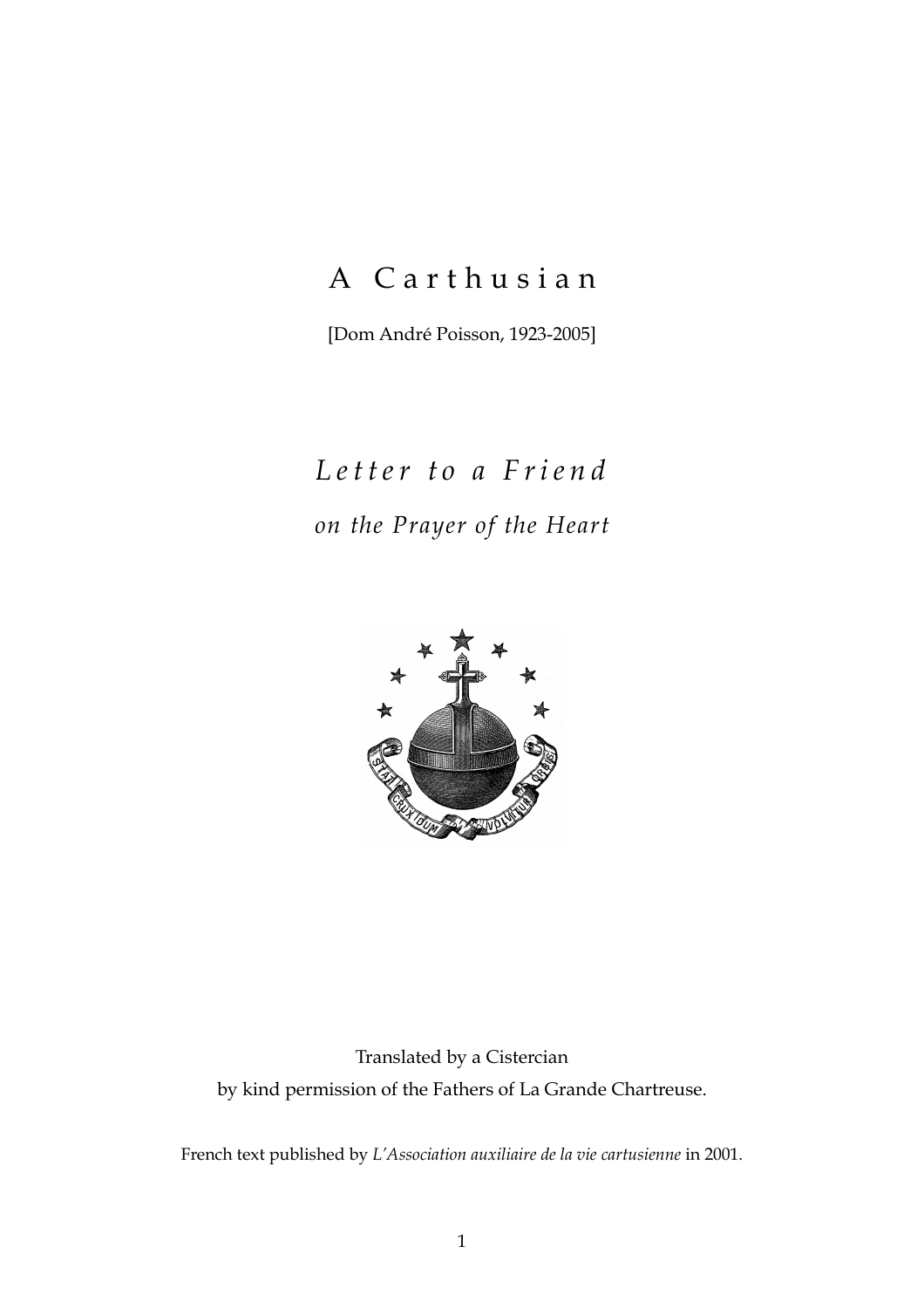#### Introduction

You have asked me to speak to you about the prayer of the heart. The request was put to me already a few years ago. I answered then that I could not launch into a subject with which I was insufficiently acquainted. Meanwhile, time has passed. I have acquired some little experience from what I have seen in others and from discoveries made in my own search for the Lord. I will, therefore, entrust you with a few thoughts, on the condition that you do not overrate their importance.

As you know, the prayer of the heart is the fruit of long experience in the spirituality of the Eastern Church. What I have to say has much in common with that tradition, certainly; but I am well aware that my way of presenting it is too personal. What I shall be talking about may not be the *real* prayer of the heart.

I do not intend to draw up a rigid framework or fixed structure. Rather, I want to point you in a certain direction, to indicate a path you must follow, without knowing in advance exactly where it will lead. The prayer of the heart is not a goal to be reached. It is a manner of being, a manner of listening and moving forward.

Before you begin to read what I have written, I propose that you enter into prayer and ask the Spirit of the Lord to enlighten us both. For I have no other desire than to help him illuminate our hearts.

#### *Abba*, hallowed be thy name

When I pray, I do not address the God of the philosophers, nor even, you might say, the God of the theologians. I speak to my Father, or rather, *our* Father. To be more precise still, I speak to him whom Jesus so intimately called *Abba*. When the disciples asked him to teach them to pray, the Lord simply said: 'When you pray, say: *Abba*.' To call God by that name is to know with certainty that we are loved. Our certainty is not in the order of learned ideas, but of intimate conviction. We may have the impression of reaching this certainty—our faith—after a certain amount of thinking, meditation, and interior listening. Ultimately, however, it is a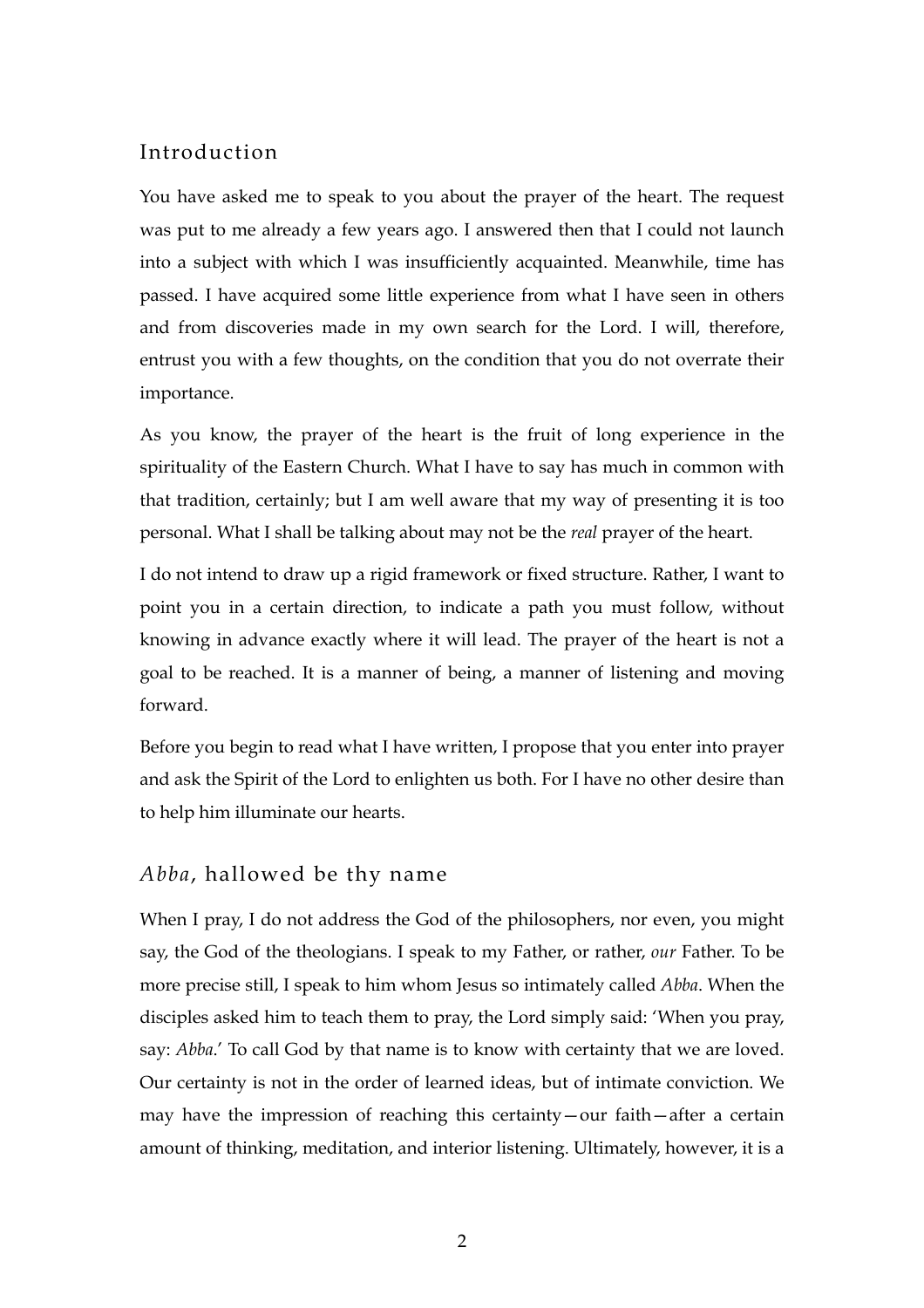gift. We believe in a Love to be found in our hearts because the Father himself, having glorified his Son, sent us his Spirit.

It is because the Father loves me that I may speak to him with utter trust and assurance. I do not come to him propped up by my merits or good reasons, but with confidence in the infinite tenderness that Jesus's *Abba* has for his Son. He is my *Abba* too.

#### He is Father. What does that mean?

He gives life. He gives it, not as an object distinct from himself, which he might pass on as a gift. He gives it in giving himself. The only gift he can give is his own Person. From that gift comes a Son, a Son who loves him boundlessly. The Father's love for his Son is absolute. The Son in return *is* love for his Father.

This is the *Abba* whom I address. He is the One can give me life, a life perfectly modelled on his own. Here and now he wants me to be in his image and likeness, not by virtue of some outward veneer, but by engendering me from his own being.

That is what I mean when I pray, '*Abba*, hallowed be thy name'. May you, *Abba*, be perfectly yourself in me. May your name of Father become perfect reality in the relation that is growing between us. I ask you to be my Father, to bring me forth in your image and likeness by pure love so that I, in return, may, by your gift, become a movement of love 'towards you' (cf. Jn 1:1).

The prayer of the heart is simply a means to find the way which will lead me into this attitude with regard to the Father, by which he hallows his name in me. In me and in all his children. In his only Son, comprising the Only-Begotten and all his brethren.

To pray is to receive the Father and to participate in the life he gives us by grace. To receive the Father is to let him bring forth his Son and give birth to the Kingdom in my heart. Thereby, the Spirit can create indestructible bonds between me and the Father, bonds that will extend to all my brethren.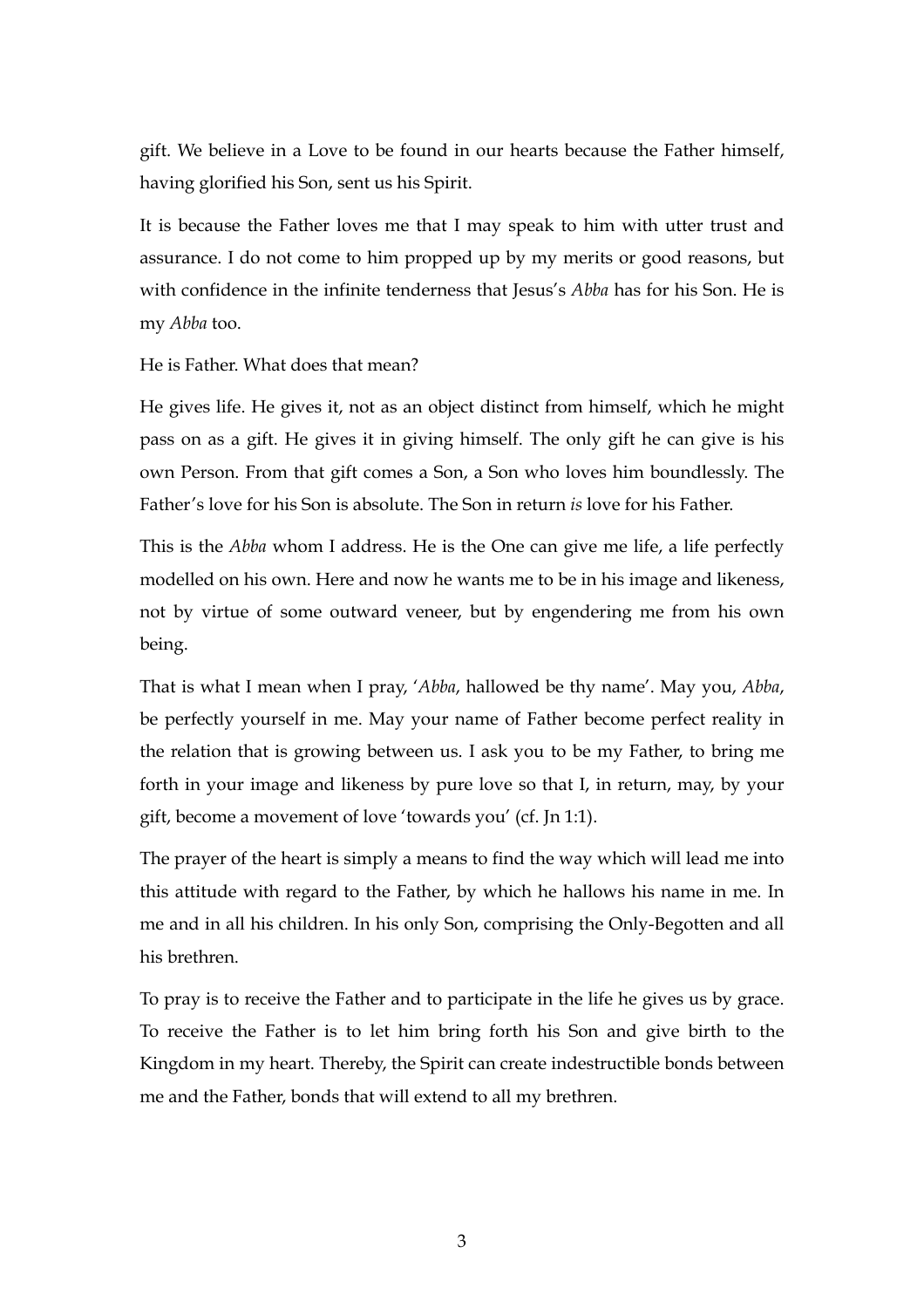#### Seeing with the heart

Which path should we take to attain that encounter with the Father which we yearn for? Which of our faculties has he given us for this purpose? Our intelligence, perhaps: our capacity for thought and reasoning? Let us take note of Jesus's answer: 'I thank you, Father, Lord of heaven and earth, because you have hidden these things from the wise and the intelligent and have revealed them to these little ones: yes, Father, for such was your gracious will' (Mt 11:25f.). It seems astonishing: the path is closed to the intelligent, to people skilled in thinking and evaluation. It is not for them that God has kept the unravelling of his secrets.

But has not God given us our brain, our ability to think, form ideas and imagine things, as a means to enter into relation with others?

True, all these faculties are God-given. They are good, indispensable, and we should not despise or belittle them. But we should recognise their limits.

When I think of something—or let us rather say, of someone, someone close with my head and not my heart, I keep him at a distance. I may get an idea of him. I may manoeuvre him about a bit to assess him, but I do not commit myself to him in any way. I am not really engaged. I keep a distance. I stay safe with regard to this person. I do all I can to know the other without being carried away or tarnished by the life that flows from his heart. I want to remain free before him. In some cases, this procedure might be appropriate. But if I am looking for love, it is surely not the way to follow.

Jesus continues his teaching: 'All things have been handed over to me by my Father; and no one knows the Son except the Father, and no one knows the Father except the Son and anyone to whom the Son chooses to reveal him' (Mt 11:27). 'All things have been handed over to me by my Father.' This means, precisely, that between Father and Son distance is done away with. Neither seeks to preserve independent security with regard to the other. Having accepted reciprocal engagement, they can know one another mutually by a knowledge of love which is presented as a mystery reserved for initiates: 'No one knows the Son except the Father, and no one knows the Father except the Son.' No one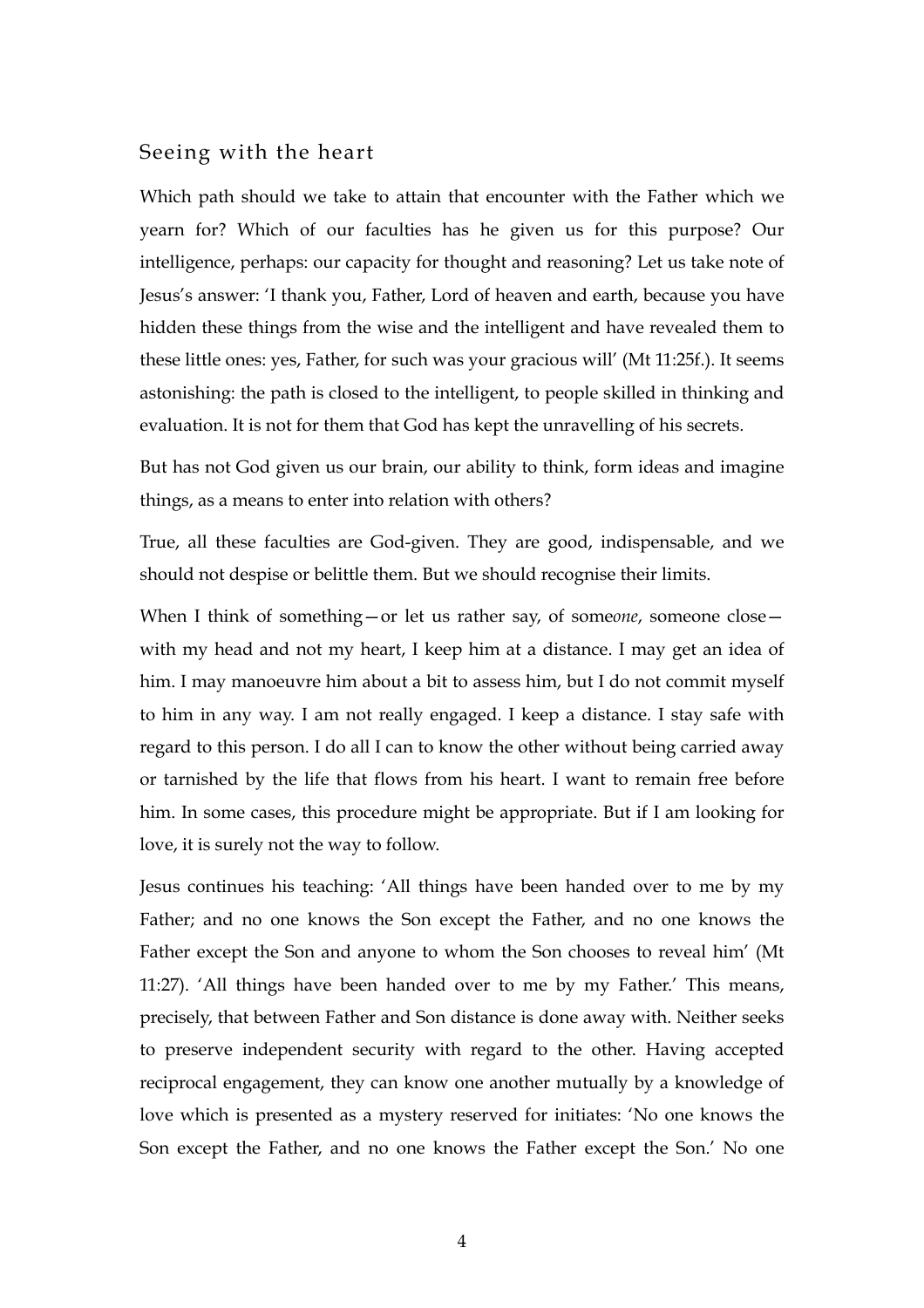knows, for no one risks openness of heart. If we want to know the Father, we must consent to receive that knowledge from the Son, to the extent that he finds our heart ready to embrace it.

In order really to know God, I must relinquish all my securities. I must eliminate the distance which thoughts and preconceptions have let me keep with regard to him. I must own my vulnerability. However well I have kept it hidden, I must, in the clear light of day, accept it and live through it, which is to say: I must permit my heart's true responses to express themselves. From that moment on, I shall be able to enter into relation with the Father and the Son, and with all my brothers and sisters in humanity.

In concrete terms, this is about consenting to live at the level of my heart. I must grant it the right to exist, to make its presence felt, and to express itself in its own language, that is, through deep emotions: trust, joy, and enthusiasm, but also fear, sometimes anguish, and anger. I do not mean by this that we should live at the level of superficial sensibility. On the contrary, we should allow these profound movements to develop in us and lead us to a truthful encounter with the Other. This is what it means to be 'a little one': someone who spontaneously expresses himself and lets himself be seized by love for the Other who stands before him. How hard to have the courage to be little!

What I am saying here is aligned both to the Gospel account and to normal psychological processes. The two levels are distinct, obviously, but complementary and intertwined. We must learn to perceive *everything* through the loving gaze with which Jesus sees all creatures and even the divine Persons. This is what I mean by 'seeing with the heart': to accept that the Son reveals the Father to me at the only level at which I am able to take on the revelation; the level at which, by virtue of my humanity, there is in me an image of the intimate relation between the Father and the Son, that is, in my heart.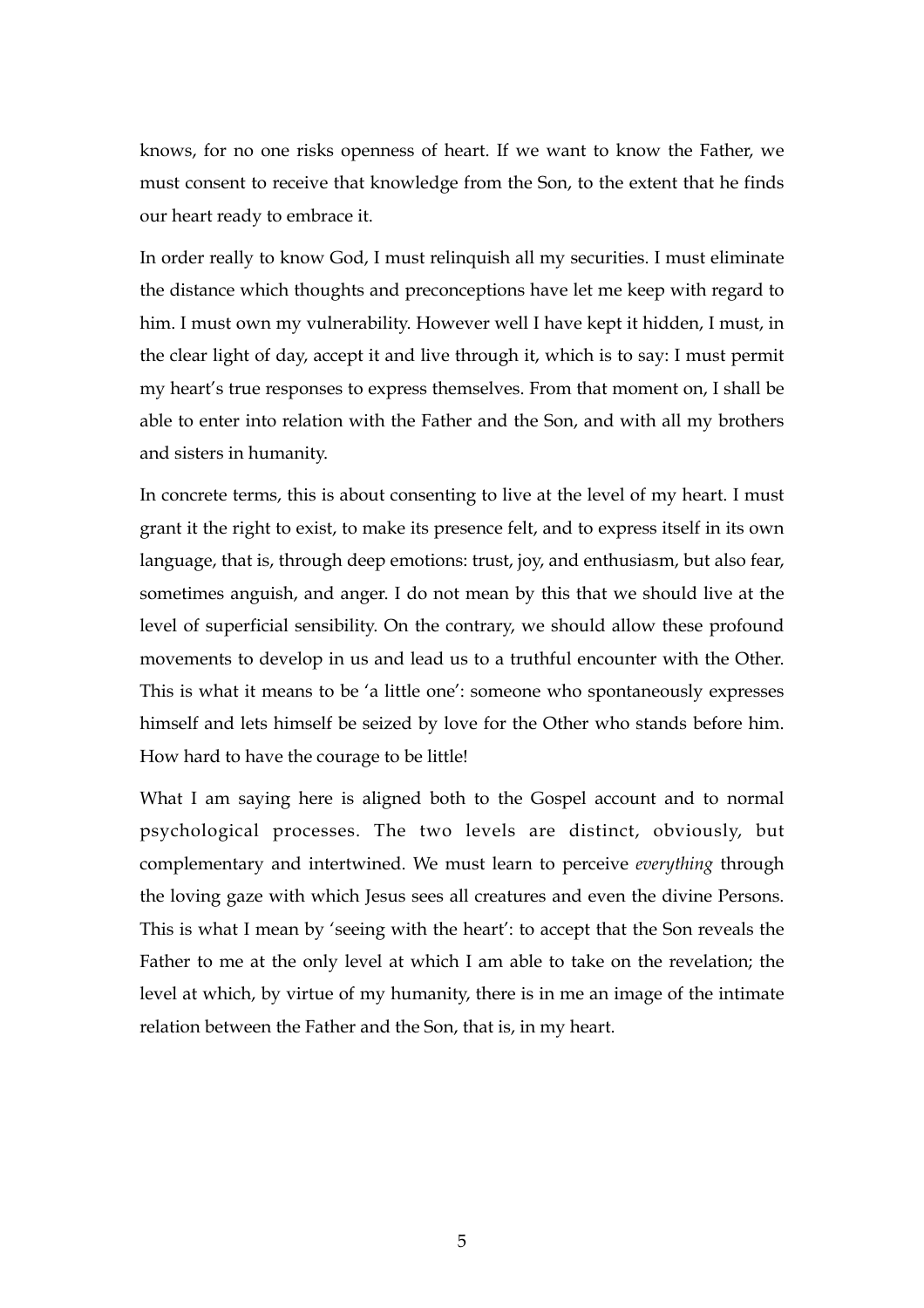#### Towards purity of heart

We do not need exhaustive experience of the human condition, or the spiritual life, to realise that we are held captive by an almost boundless world of disorder in the form of sins, affective imbalance, unhealed wounds, destructive habits, and so forth. All these things make up the impurities of our heart.

We have just noted that our heart speaks through the emotions. Now, all the disorders I have listed lead to emotions in disarray. They express themselves almost without our noticing; they order us about; they tear us apart; they close us to God; and they tie us down in an automated kind of evil. All this from within our heart! 'But what comes out of the mouth proceeds from the heart, and this is what defiles. For out of the heart come evil intentions, murder etc. These are what defile a person' (cf. Mt 15 18-20). If I want to cleanse my being, to remove its blemish, I must begin by purifying my heart.

In the face of this urgent need to put things right, we tend to resort to what might be called 'traditional asceticism'. It is a proven method, worked out by many generations of monks and men of good will with minds made up to break the bonds that enslave them. Such asceticism calls upon all the resources of our will, energy, and perseverance, in the light of faith and love. It has clear merits, and we should not abandon it. But it also has limits.

In what concerns the genuine purification of the heart, we must go beyond human techniques. On this subject, we would do well to reread St Bruno's exhortations to his friend Raoul:

What, then, must we do, beloved friend? What indeed, except believe in the divine counsels, in the Truth that cannot let us down. This is how it addresses us all: 'Come to me, all you that are weary and bear heavy burdens, and I will give you rest.' Is it not a terrible and useless torment to be racked by one's desires, to be constantly bruised by the cares and anxieties, fears and sorrows, to which these desires give rise? What could be a heavier burden than one that, in sheer injustice,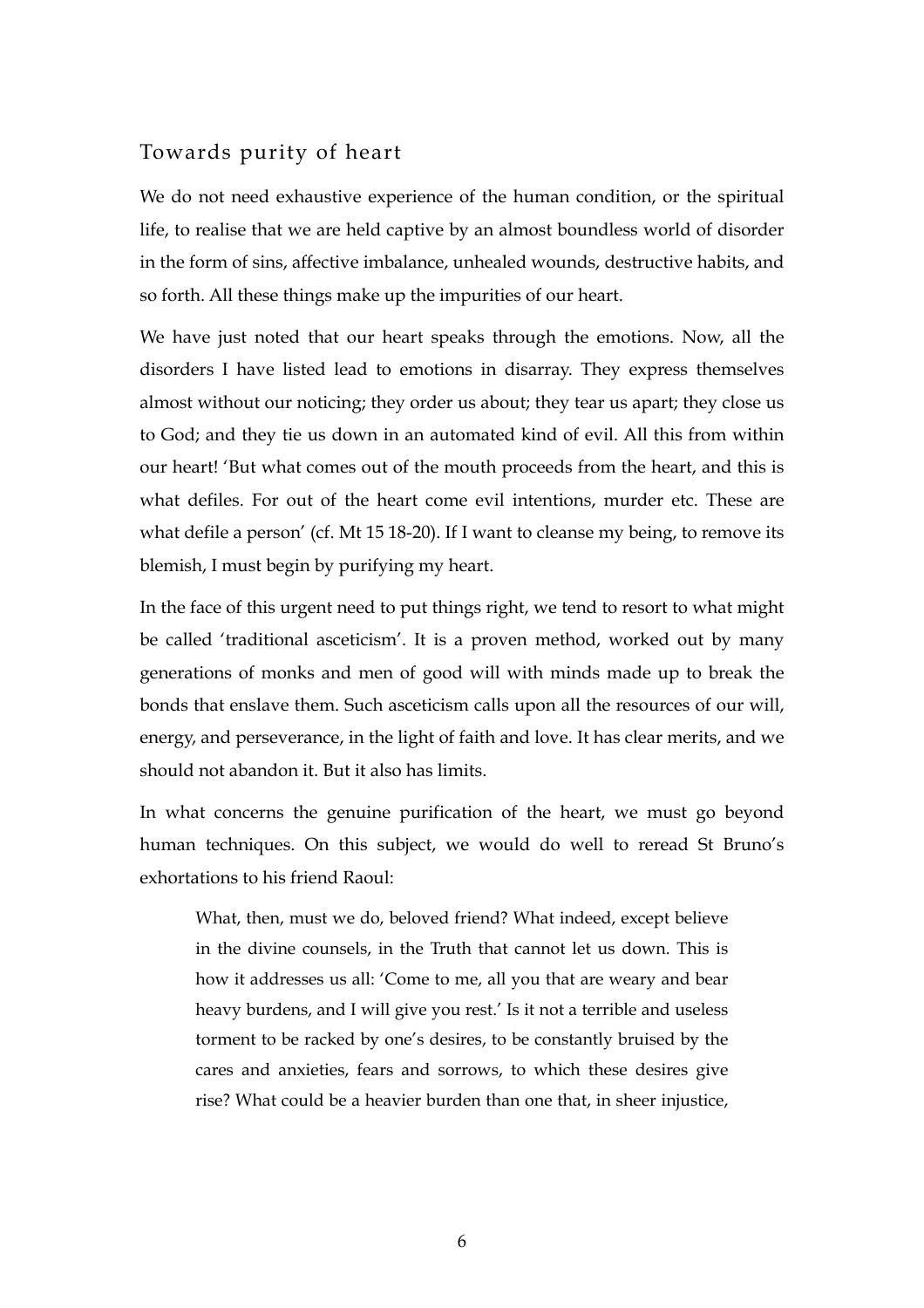weighs the spirit down from a sublime dignity towards such dark depths? (*Letter to Raoul*, IX).

There is, then, one kind of purification in which the first necessity is to turn towards Jesus, to come to him, and to be comforted by him. He invites us to do just that straight after asking us to give up claims to wisdom and intelligence in order to become like little children. To enter upon the way of the heart is to realise that the only real purity comes as a gift from Jesus.

'Take my yoke upon you, and learn from me; for I am gentle and humble in heart, and you will find rest for your souls' (Mt 11:29). The basic purification takes effect from the moment at which the uncleanness and disorder with which I am afflicted reach out for Jesus. This undertaking is no easier than traditional asceticism, but more effective, for it establishes us in the truth: the truth about ourselves, being now compelled to confront the reality of our sin; and the truth about Jesus, who is truly our souls' Saviour, not in some general, distant way, but at the level of immediate, tangible contact with each uncleanness that afflicts us. I must learn to present them to him as an irrevocable gift, either spontaneously, as appropriate circumstances arise, or in a single profound movement of my heart, which yearns finally to recover its true freedom.

Whenever, then, I am made aware of one such paralysing bond, what matters most is not to declare war on this particular servitude, for in most cases I would be lopping the stem without getting at the roots. What matters is to expose the roots and bring them to light, however ugly they may be, however unpleasant to acknowledge. I must own them as they really are and give them, by a free and conscious act, to the Lord. In such circumstances, the traditional invocation, 'Jesus, Son of the Living God, have mercy on me, a sinner', runs no risk of being an empty formula. It is an endlessly repeated profession that a new encounter will take place between the purifying Heart of Jesus and my own unclean heart.

Obviously this process contains an element of pure human psychology. Why should that surprise us? Is the work of grace not always modelled on the structural reality of nature? In this present case, our nature bolsters God's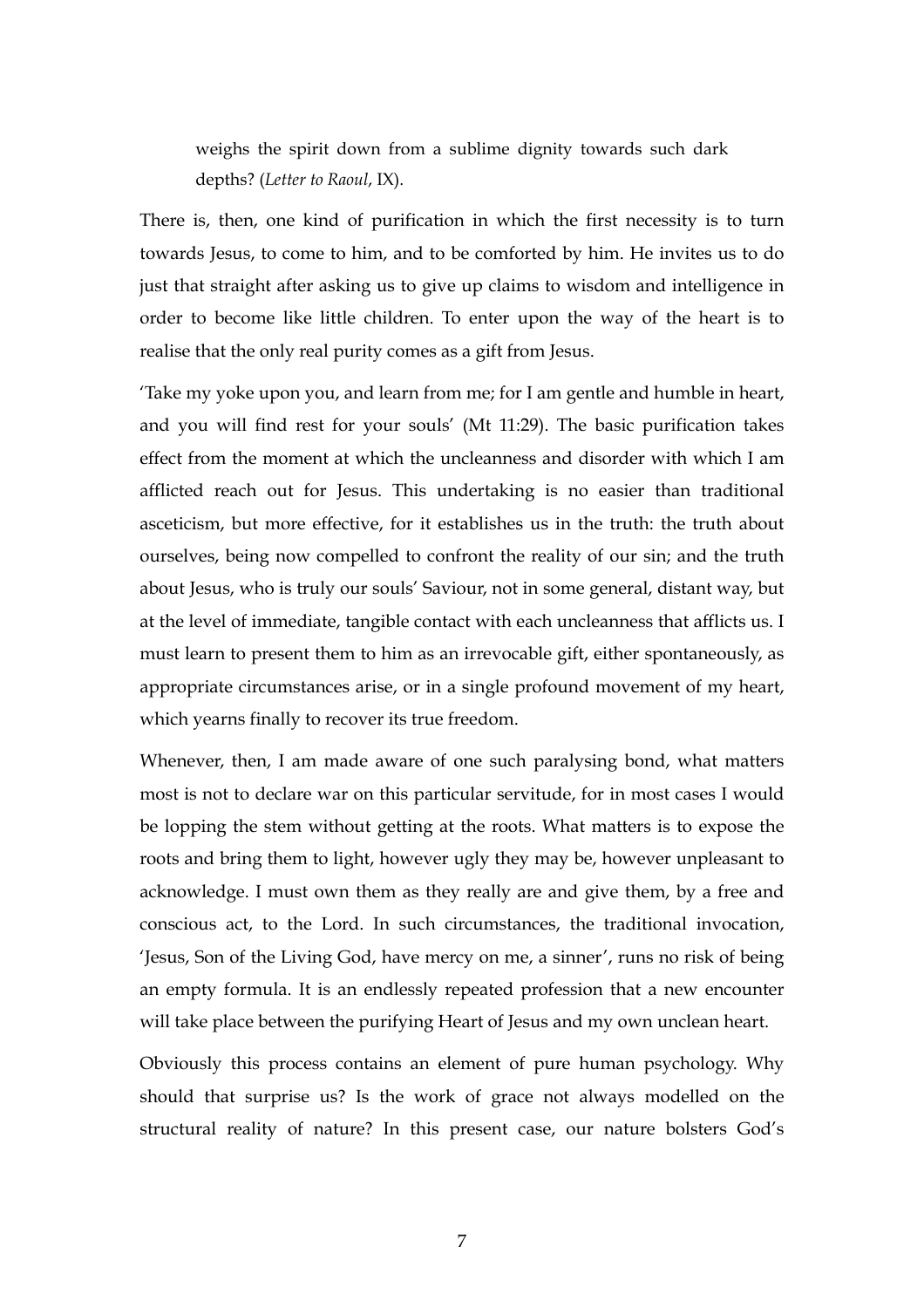Redemption, which comes to transform my heart, to heal my wounds in a personal encounter with the risen Jesus.

Proceeding in this way, we gradually develop the habit of returning to him ceaselessly, above all when faced which the shadowy, dark, and troubling sides of ourselves.

To begin with, this disposition of the heart is frightening. We have too often heard that we should give the Lord only what is beautiful and good, that we may not offer him anything but virtuous deeds. But do we not, thinking along such lines, contradict the Gospel? Jesus himself insists that he has not come for the healthy but for the sick. Without false shame, then, we must learn to approach the divine physician as men and women who are genuinely ailing; who faithfully acknowledge everything in us that is false, mendacious, and opposed to God. He alone can heal us.

#### My body as place of encounter with the Word

The expression, 'prayer of the heart', is often considered to be symbolic, as if the 'heart' stood for an interior, and therefore purely spiritual, reality. This interpretation is inaccurate. Every movement of the heart that contributes to our relation with the Father is linked to our sensible, material being. From experience, perhaps at some cost to our health, we know that truly profound emotions attain our physical heart. We cannot enter the prayer of the heart unless we accept to live deliberately and determinedly at the level of our body.

That is how God made us. The Genesis account shows God shaping man from the dust of the earth. It simultaneously affirms, with great confidence, that this material being is truly in God's image and likeness. Our body is not an obstacle in our relation with God. On the contrary, it is the very work of God, who himself formed us as sons and called us to receive him as our portion.

The dispensation of God's Son's incarnation consistently places us before the same perspective. The early Church fought a fierce battle to uphold the reality of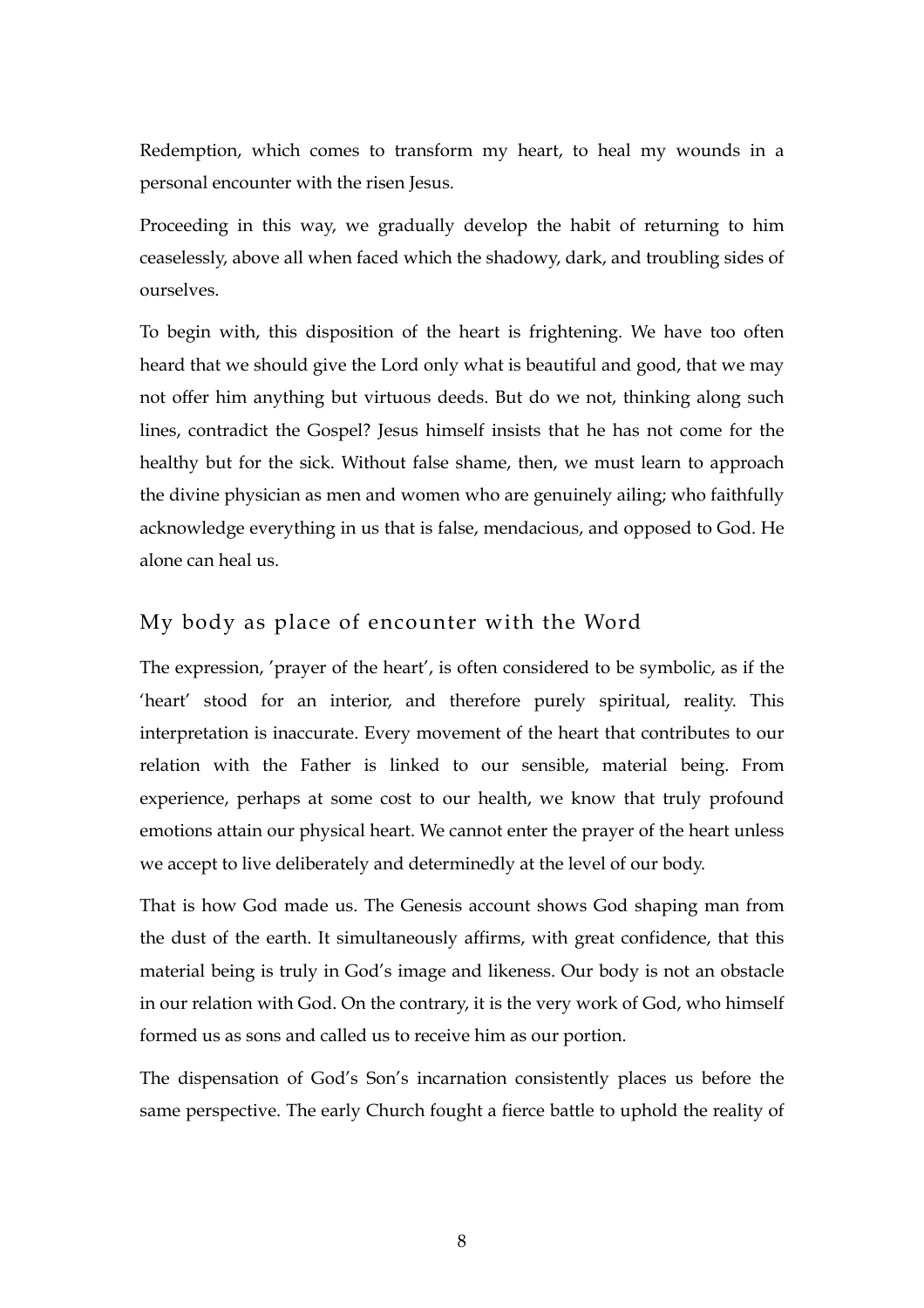Jesus's humanity. He was born in the flesh; in the flesh he lived, taught, suffered, and died; in the flesh he rose again.

These are the human works of God's Word, by which we have received life, and each day continue to receive it. God's Word comes to us in human words. Our sin is not cleansed symbolically, but by bloodshed, by blood gushing from the Body of Jesus. In his flesh he truly died and rose again. Both our bodies and our souls are saved by his material resurrection.

Finally, we did not receive the Spirit until the Son had risen bodily from the dead. He, the Son of Mary, sends the Spirit from the Father's bosom, for this is the work, not of the uncreated Word, but of the incarnate Word after sharing our condition and becoming one of us.

We experience the incarnation daily through the sacraments and the liturgy, in community life, and by the fact of belonging to the Body of the Church. Such is the immediate basis, the presence in our life, of Christ's corporeal reality. We must learn to welcome Christ as he comes to us and speaks to us in our body. We should be in no hurry to shed this intermediary, which, perhaps, we tend to consider an impurity in our relation with God. That is false. The body is not an impurity, but the very place of encounter with our *Abba*.

Even as it is impossible to approach life in community as if our brothers were disincarnate beings of pure spirit, to be reached somehow beyond their physical wrapping, it would be a denial of the reality of God's love to turn the physical, material, palpable presence of the Son-with-us into an abstraction. Indeed, the Eucharist we daily celebrate is the celebration of an act which brought about a profound transformation in Christ's Body and Blood, not by leaving them behind or going beyond them, but by giving them their full significance. As material reality, they *are* the Son of God. Similarly, our own body, with its heaviness, limits, and constraints, *is* the reality of what we are. It is my body that touches that other reality of which Jesus said: 'This is my Body.' The encounter of these two corporeal realities initiates my living communion with God. 'Unless you eat the flesh of the Son of Man and drink his blood, you have no life in you […]. Just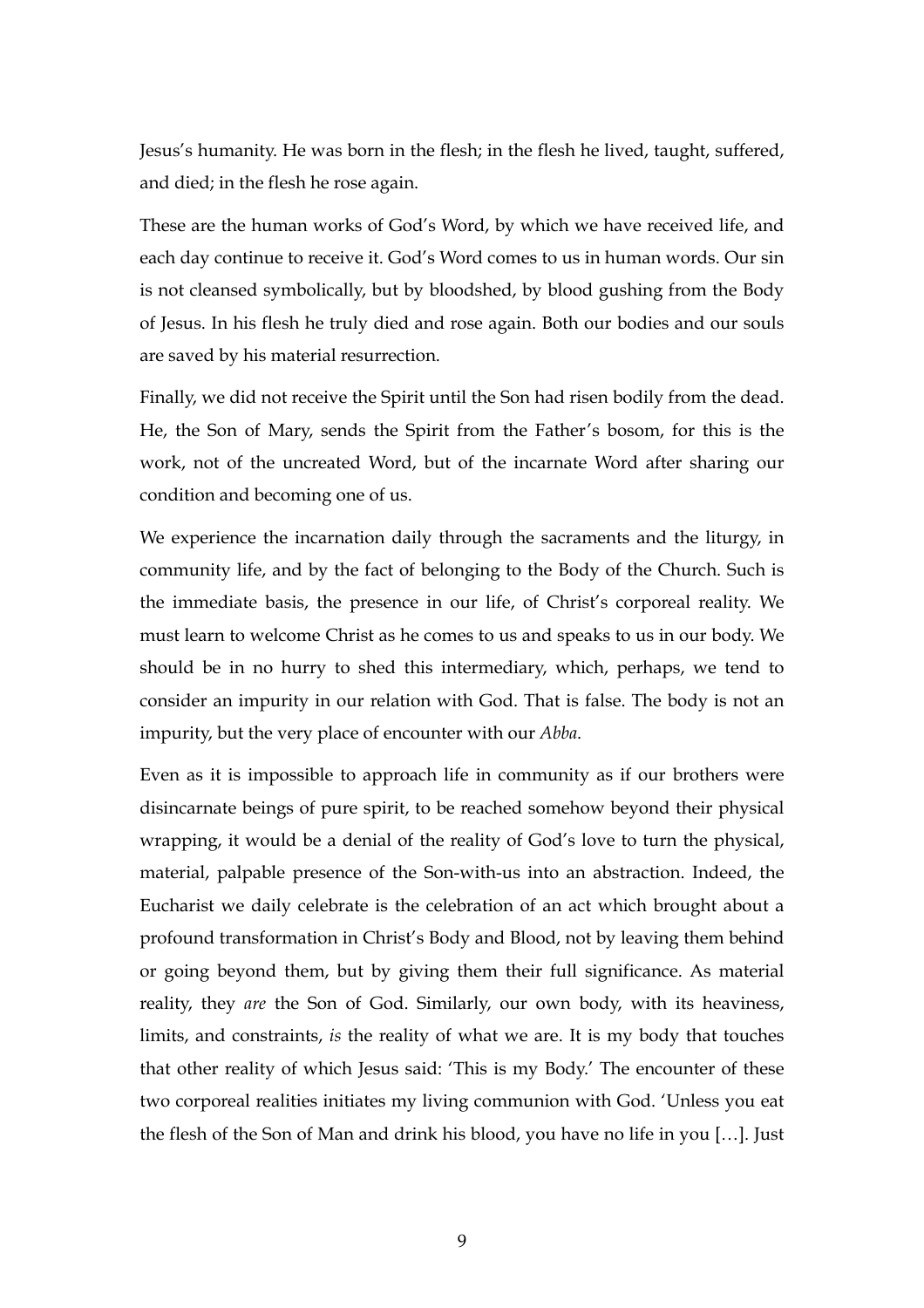as the living Father sent me, and I live because of the Father, so whoever eats me will live because of me' (In 6: 53: 57).

This state of affairs implies that I cannot possibly pray without praying in my body. When I turn towards God, I cannot abstract my incarnate reality. It is not merely a question of religious discipline if certain gestures are prescribed, if certain material conditions direct me, when I turn to God. These are pointers to the one and only truth: God loves me the way he made me.

Why should I want to be more spiritual than he?

This is how I shall learn to live at the level of my body with its constraints, whether I eat, sleep, or rest, whether I am ill or exhausted. Between God and me, such experiences are not obstacles. On the contrary, they make up the fabric of a perfect continuity between God's innermost reality and my concrete everyday life. Who has not had the experience, sometimes terribly painful, of feeling confined, almost imprisoned, on account, for example, of fragile health? If our heart is true, we can say but one thing: it is God who comes to us through such painful constraints. They are truly the points at which God's love makes an entry into our lives. Our heart receives God to the extent that it attends to this reality. We are tempted to see it as inferior to our spiritual calling. Let us be on our guard against the permanent lie that the Father of Lies thus seeks to instil into our hearts.

Let us not pretend to be pure spirits. We are much better than that. We are children of God.

#### The Spirit prays within me

We talk about prayer, but do we know what it is to pray? Do I even know what true prayer consist of? To be honest, I admit that I don't. I feel a profound interior calling to walk in a certain direction, but I am surrounded by darkness.

Happily, 'the Spirit helps us in our weakness; for we do not know how to pray as we ought, but that very Spirit intercedes for us with sighs too deep for words.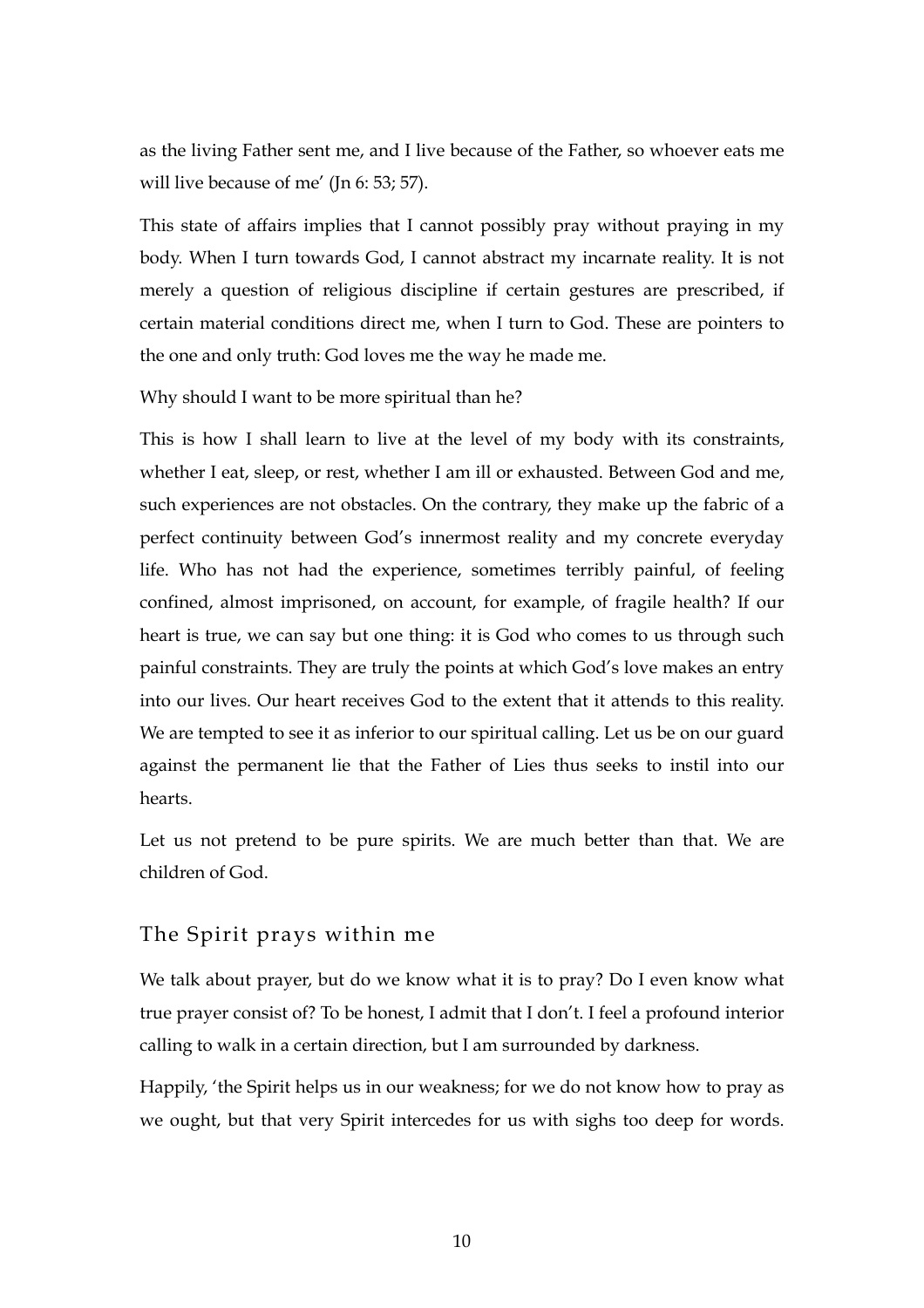And God, who searches the heart, knows what is the mind of the Spirit, because the Spirit intercedes for the saints according to the will of God' (Rm 8:26f.).

Prayer is in my heart; it gushes forth from my heart. And still, I do not produce it on my own. The Spirit has been given me and dwells in my heart. He it is who prays in me, coming from the Heart of God, desiring to set my heart ablaze with the fire that burns in his.

We know all the passages in which St Paul goes over this again and again, but do we not tend to regard them as pure theory, or, to choose a nobler expression, as 'realities of faith', that is, the sort of things we talk of with conviction but live out in utter darkness? I tend to imagine the presence of the Spirit in my heart as something that pertains exclusively to a divine level, a level I can access only through intellective formulae. The reality itself would seem to lie far beyond my experience. Is that really what St Paul's is telling us?

By way of a response to this excessive attitude, should we require an authentically Christian life to manifest an *experience* of the Spirit, like that of the Apostles receiving flames of fire on the morning of Pentecost? Such has never been the Church's teaching.

Between the two extremes there is, though, an attitude that is true—and accessible to every Christian. It recognises the Spirit's presence in our lives as having a direct impact on our being, on our loving relations with others, and on our prayer.

If we recall the different stages we have talked about, a pattern of progression emerges. We stop thinking of prayer as something that goes on in the head, in imaginings or systems of thought. We enter into our heart. There we find a disordered world of feelings and wounds. They spring from our heart and need purification. We then discover the effective possibility of integrating all these wounds of our heart into the flow of the Redemption by exposing them to the light and by offering them deliberately to the redemptive work of Jesus.

Without having spelled it out, we have reached a point at which we talk of the Spirit's movement in us. If we live through the stages I have just described, it is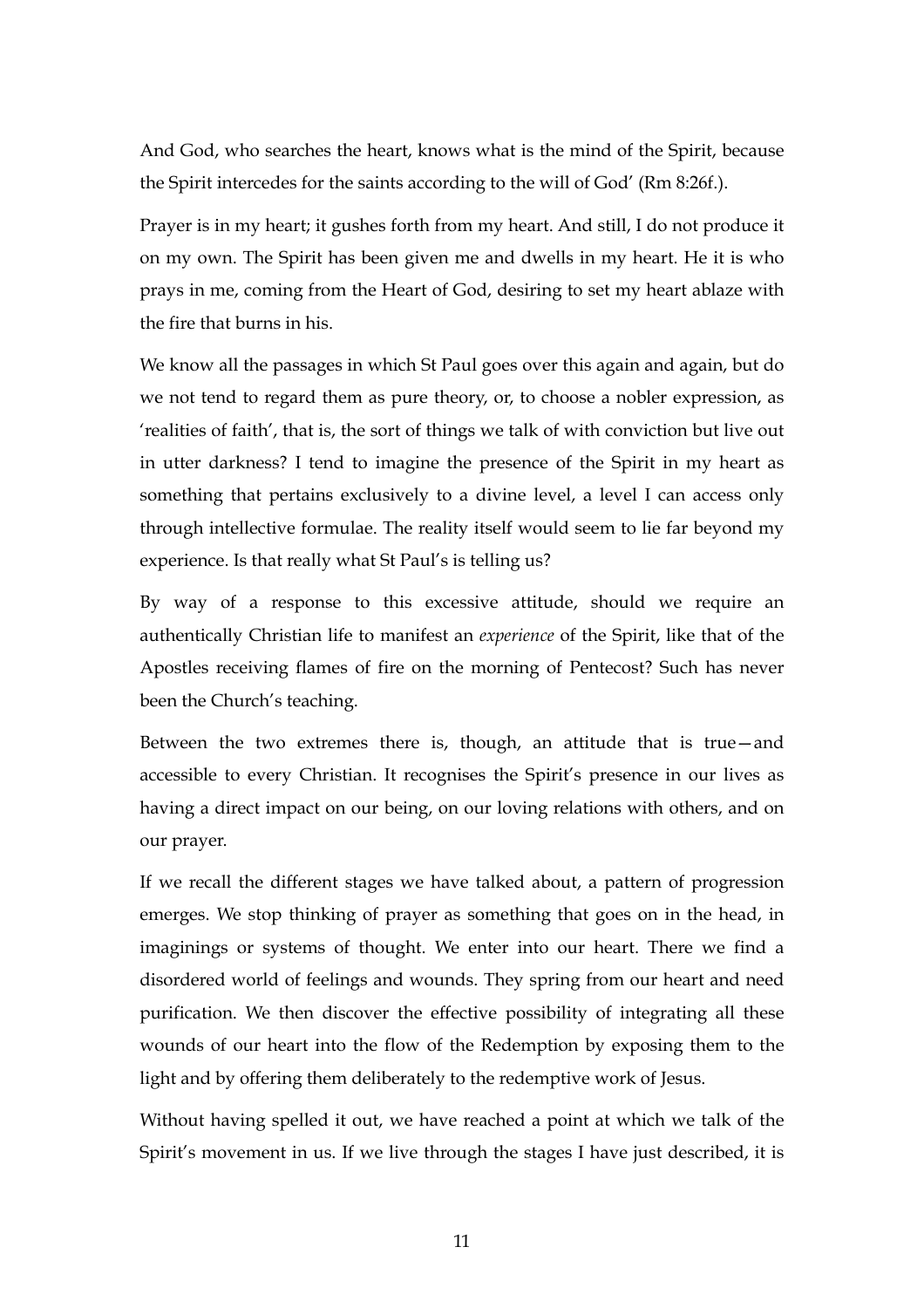because the Spirit of the Lord is *actually* at work in us. From the complex store of our emotions, the Spirit help us to disentangle what with patience and perseverance we can offer to the Lord's grace of purification and resurrection. Everything we have talked about is already the Spirit's work. Let us continue along those same lines.

Over and above the disordered movements of our heart, we can, especially as the work of Jesus begins to restore order, recognise movements that are less disordered and that, little by little, even end up well-ordered. Without our noticing, the depth of our heart spontaneously learns to stir and move towards the Lord. Only afterwards, with hindsight, do we ascertain that the Spirit of the Lord was indeed at work in our heart, discreetly and silently. As peace is established in our depths, a mysterious vitality begins to stir. We must learn to co-operate with it.

This is how we learn to take on *all* the movements of our heart, the good, the less good, and even the bad, in order to direct them towards God. Those that are good come directly from the Father and return to him. The others need to be transformed and assumed into Jesus's death and resurrection. All of them must be integrated intentionally into the vital action of the Spirit poured out in our heart. We must learn to be alert to the movements of our heart, to unite them freely, intentionally to the work of the Holy Spirit who lives in us.

None of this presupposes 'mystical' grace. In gentleness and simplicity, we simply become aware that our heart is alive with a life that can be offered to the Holy Spirit. He will lead it into his movement towards the Father.

According to St Paul, the Spirit pleads within us with sighs 'too deep for words'. The phrase is worthy of note. The normal activity of the Spirit is not to give clear ideas or insights, or indeed to give us anything at all; it is to lead us to the Father. 'For all who are led by the Spirit are children of God. For you did not receive a spirit of slavery to fall back into fear, but you have received a spirit of adoption. When we cry, "*Abba*! Father!" it is that very Spirit bearing witness with our spirit that we are children of God' (Rm 8:14ff.). The Spirit is a witness; he is a vital force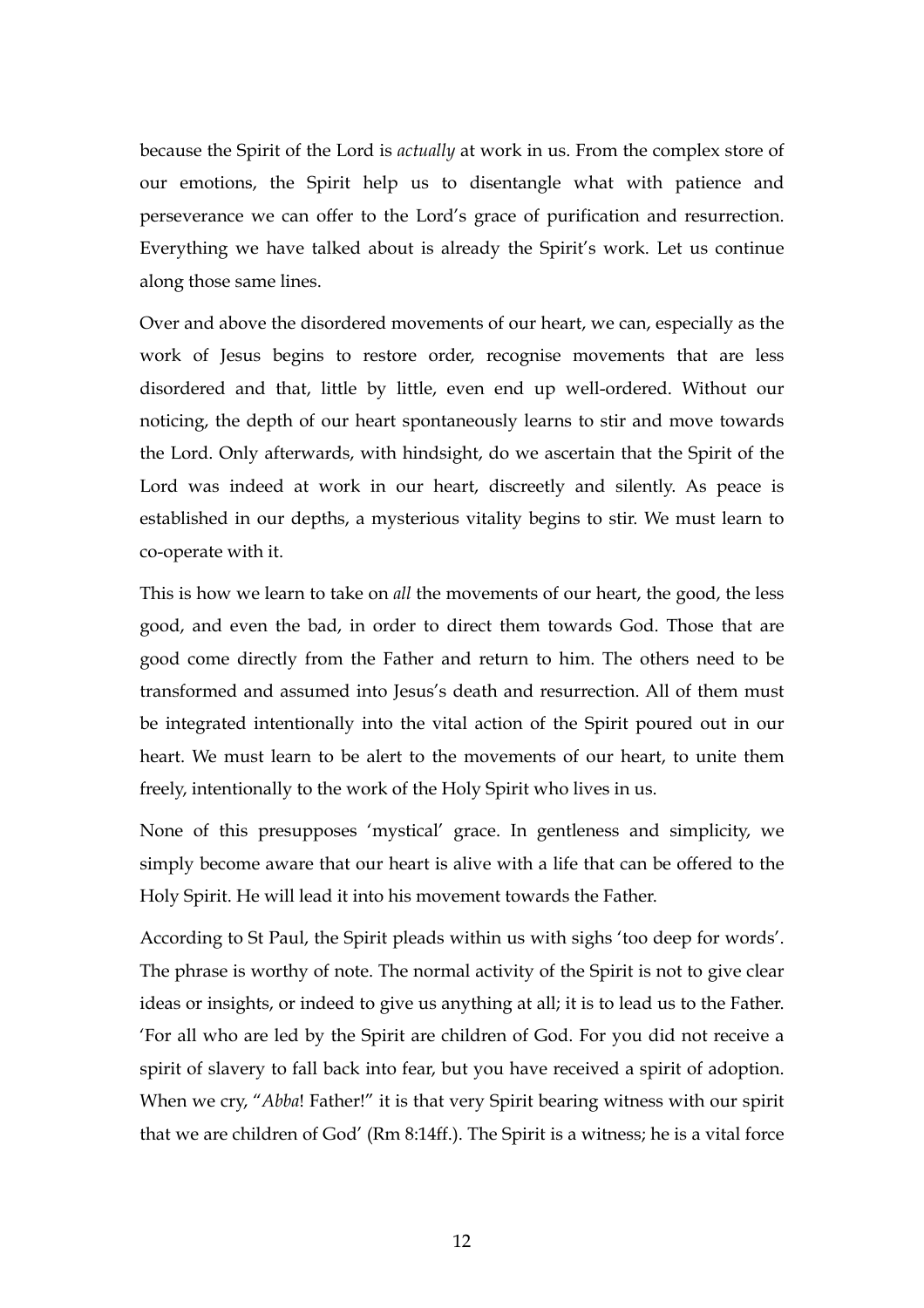that leads us on. Never should we try to explain him out, identify him, or pin him down to control him. That would be to expel him from our hearts, to quench the Spirit. We must grant him total freedom to pray in us in his veiled and hidden, mysterious way, which we will know by the fruits it produces. In so far as we find ourselves learning to pray, enabled, without knowing how, to beseech God and to be answered by him, we have a sign that, in spite of our obvious weakness, the Spirit is praying in us.

#### Discovering the Father's love in my weakness

Time has come to pick up the main lines of what we have been saying; to pick them up and tie them together, for they represent the fundamental attitude of the prayer of the heart.

The spontaneous reflex of any human being is to fear weakness. As soon as we find that, in one area or another, we cannot count on our own strength, an anxiety seizes us that, in some cases, may turn into despair.

Now, everything we have dealt with so far leads towards the loss of personal securities by exposing what we have called our vulnerability, hidden disorders, the limitations of our creaturely condition, and so forth. At each juncture, we have said to ourselves that there is only one way out: to own the reality of what we are and to let the Lord take it in hand.

Think of Jesus calming the storm. Panic-stricken at the tempest shaking their boat, the Apostles wake Jesus, who turns to them and asks with amazement: 'Why are you afraid, you of little faith?' Then, by a movement of the hand, he stills the waves.

Why, then, should I be afraid of my weakness? It is there. For a long time, I refused to face it. Little by little, I set about taming it. But now I have no choice but to admit that it is part of me. It is not an exterior accident that I can one day get rid of for good; indeed, if I tried to forget it, the Father would soon bring it back to my mind, by permitting a sin before which I could not possibly deny my reality as a sinner, or by letting my health play up in such ways that I would have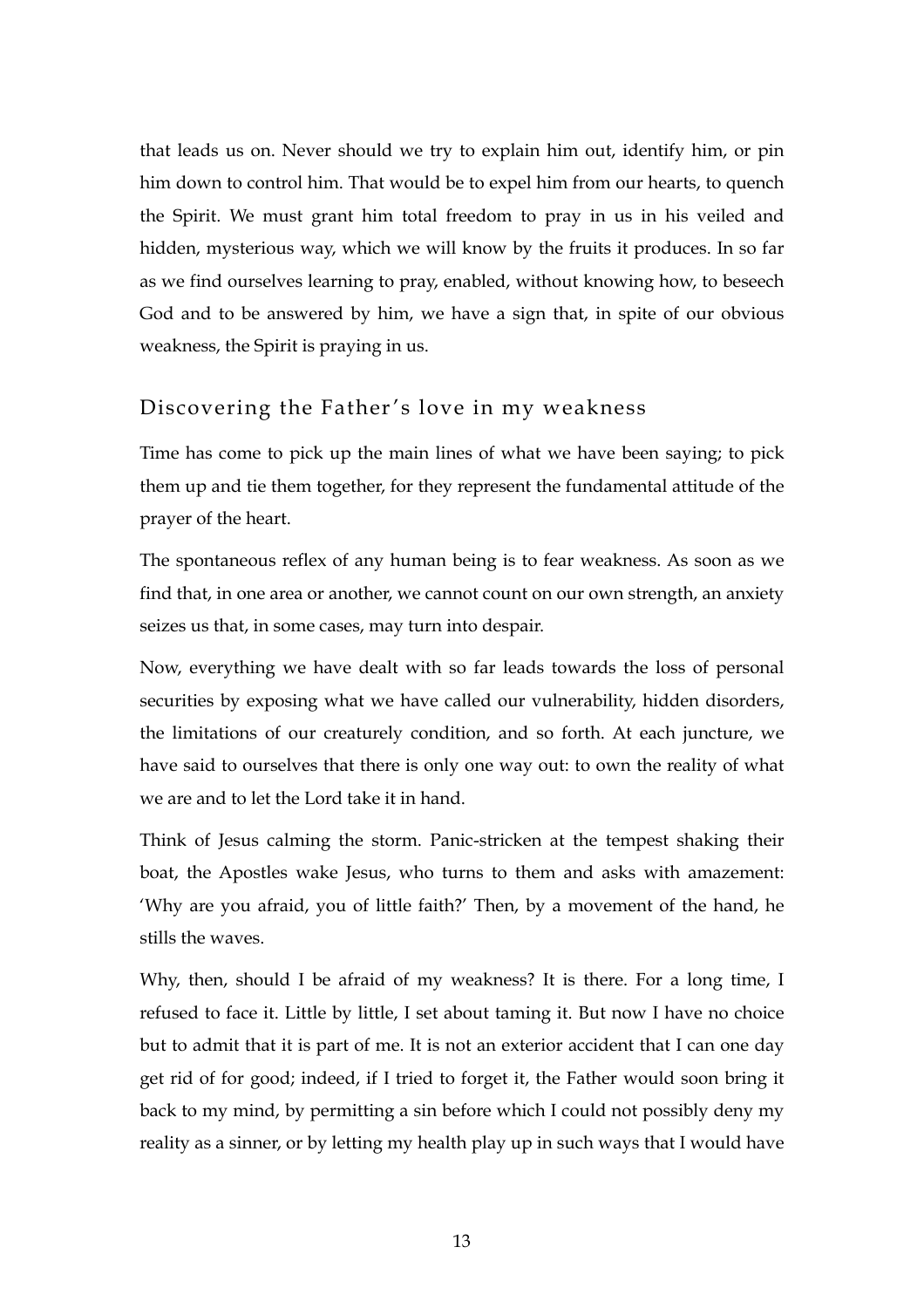to admit defeat and surrender defencelessly to the Father's love. Without any possibility of doubt, he would let me know the limits of my strength.

The novelty is that my weakness no longer represents danger, but rather a way of entering into contact with God. I must gradually let myself be won over by it, seeing it, not as a worrying aspect of my personality, but as a dimension willed or accepted by the Father. Far from being a last and desperate resource, it forms a fundamental structure in the order of divine life as it is given me. When I am surprised by a frailty so far undiscovered in myself, my reflex will no longer be panic, but an attempt to see where the Father is hidden in it.

An obvious question comes to mind: Is this transformation of weakness, with all its appearance of failure, into a victory of Love a kind of catching up whereby God turns evil into good? Or is it in fact a fundamental dimension of divine dispensation? Much could be said on this subject. Suffice it to observe simply that, even in the natural order, genuine love is always a victory of weakness. We do not love by dominating, possessing, or imposing ourselves on the Beloved, but by defenceless acceptance of the Other coming to us. In return, we ourselves are sure of being fully accepted without judgement, condemnation, or comparison. For two beings who love one another, trials of strength must cease. A mutual understanding arises from within and assures us that we shall never have to fear harm from the Other.

Although destined to remain incomplete, this experience can be convincing enough. Yet it is only a reflection of divine reality. When, with our hearts, we begin really to believe in the Father's infinite love, we are somehow impelled to descend ever further into a positive and joyful acceptance of dispossession, unknowing, and powerlessness. In this, there is no unhealthy self-abasement. We are simply crossing the threshold into the world of love and trust. Almost without noticing, we enter into communion with divine life. The relations of Father, Son, and Spirit are, at a level far beyond our understanding, a perfect form of weakness fully assumed in communion.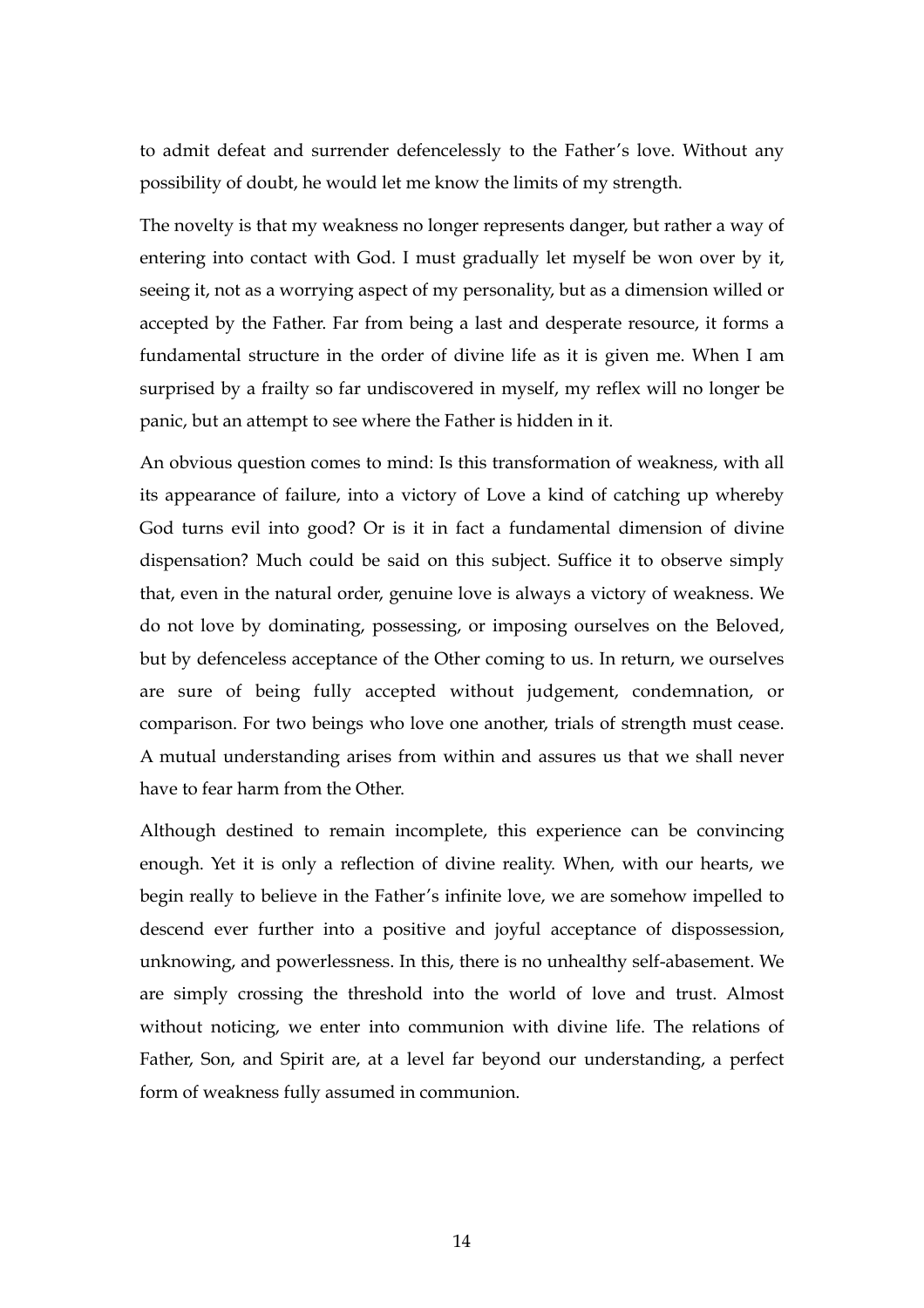Closer to our own experience, the intimate love of the Thrice-Holy manifests itself in the incarnate Son's relation to his Father. Are we not struck by the serenity and boundless assurance with which Jesus calmly declares that he has nothing of his own and can do nothing of his own, except what he sees the Father do? Who among us would consent to such poverty? Yet this is the way to follow if we really want to live in the depths of our heart such as the Father created it and transfigured it by the death and resurrection of his Son.

It is in this direction that Mary points us. The *Magnificat* is, in a single cadence, simultaneously a song of triumph and a hymn of thanks by someone utterly poor. The two go together. From the outset, she recognised and accepted her utter weakness; thus she was ready to receive the Son given her by the Father. She became the Mother of God since, of all creatures, she was closest to God's poverty.

#### Entering Silence

If we follow the path I am indicating, we can expect that intellective activity will gradually subside during our time of prayer. Likewise, all kinds of distractions and diversions will cease as our heart's emotions are channelled elsewhere. In an almost self-generated movement, the prayer of the heart leads into silence. Sometimes, this experience will be particularly powerful, and we shall inevitably be exposed to a 'temptation of silence', if you will admit the expression.

Silence is a good that exerts a seductive force on every heart that gains some experience of its savour. But there are many kinds of silence. Not all are good. Indeed, most are distortions of the true prayer of silence.

The first temptation is to make of silence an act, notwithstanding a conviction that we are doing the exact opposite. Seeing that the intellect has paused, that the heart is at rest, we fancy ourselves in real silence of the soul. Although indisputably real, this kind of silence results, in fact, from a pressure of the will, which, in the last analysis, is the most subtle, most pernicious of acts. Far from disposing our heart to be open to God, it confines it to a self-imposed, artificial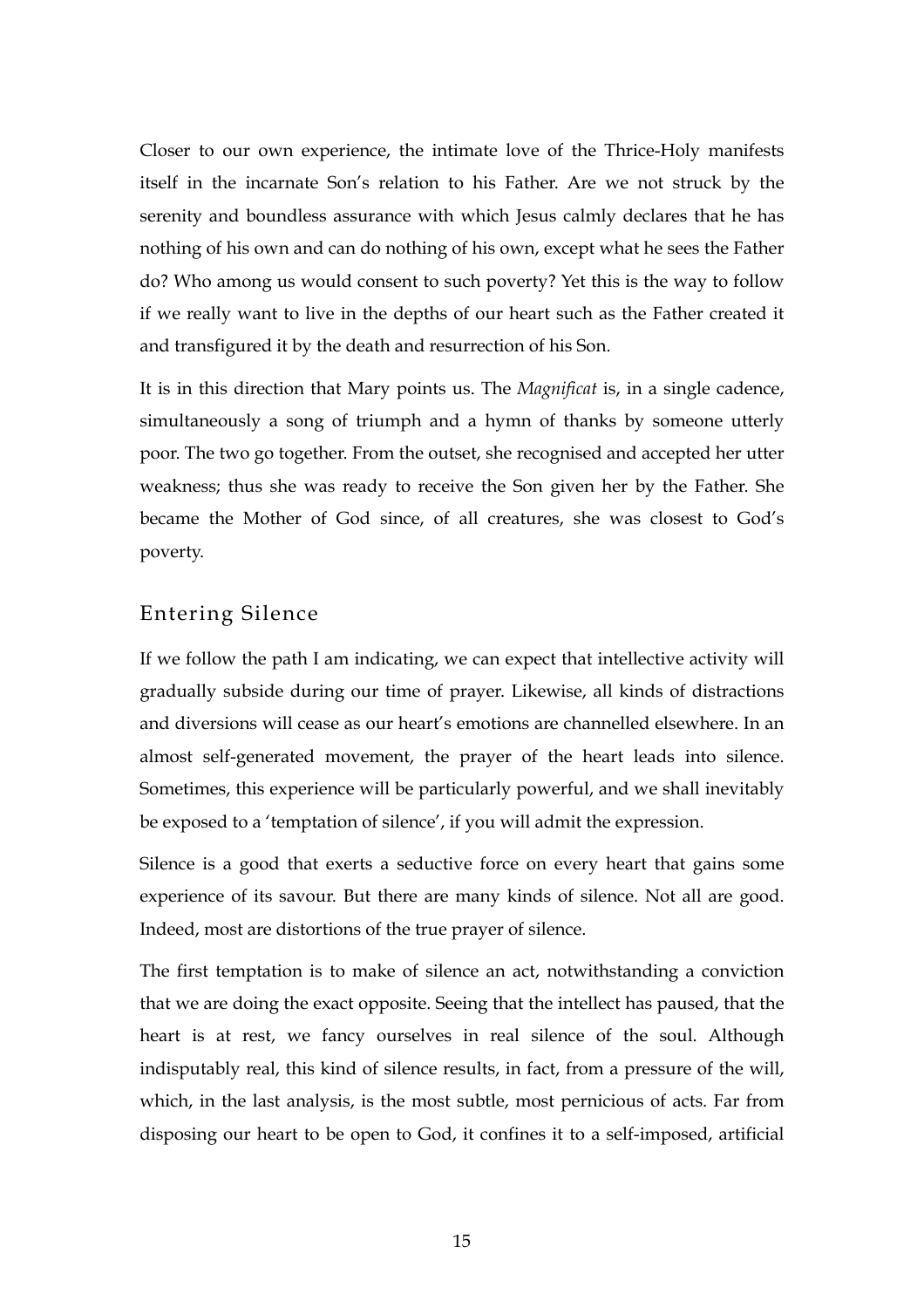attitude that—as the fruit of our own endeavour—ultimately fails to welcome the Lord. People of energetic will encounter here a major obstacle to real Godward openness. Materially speaking, their silence is great, but it is a silence turned in on itself and relying on itself.

Another temptation is to make silence an end in itself, fancying that the prayer of the heart, or any kind of contemplative life, exists for the sake of silence. We do not pass beyond the material reality to the Person of the Father, or the Son, or Holy Spirit. What counts is my own experience, not a real relation of love and openness with regard to God. We are not at prayer, but engaged in autocontemplation.

An analogous temptation is to consider silence a self-contained reality, sufficient to itself. As soon as the various noises of the senses, intellect, and imagination have subsided, a sense of well-being settles within us—and that is enough. We do not ask for more; we refuse to look for more. Anything that might reintroduce thoughts of some kind, even of the Lord, or from him, appears as an obstacle. Here and now, silence is the only divine reality. Prayer has vanished. Left is only an idol called Silence.

In spite of all this, genuine silence is a most important reality, to be prized highly. But if we really want to enter it, we must, from the bottom of our heart, give it up; not bring it into disrepute, nor underrate it, nor cease to pursue it, but give it up as an end in itself.

Above all, we must avoid thinking real silence the fruit of our own labour. I am not called upon to construct it from scratch, like some work to be produced. Too often we think of silence as a matter of simply establishing peace in our intellective faculties, imagination, and sensibility. There is an aspect of silence in this, but not the full reality.

We also need silence in the depth of our heart, in so far as it overlaps with our will: any desire other than that of doing the Father's will must be pacified. Instead of reaching out to impose itself on the rest of my being, my will, too, must remain utterly at God's disposal, in a state of listening and welcome. Then